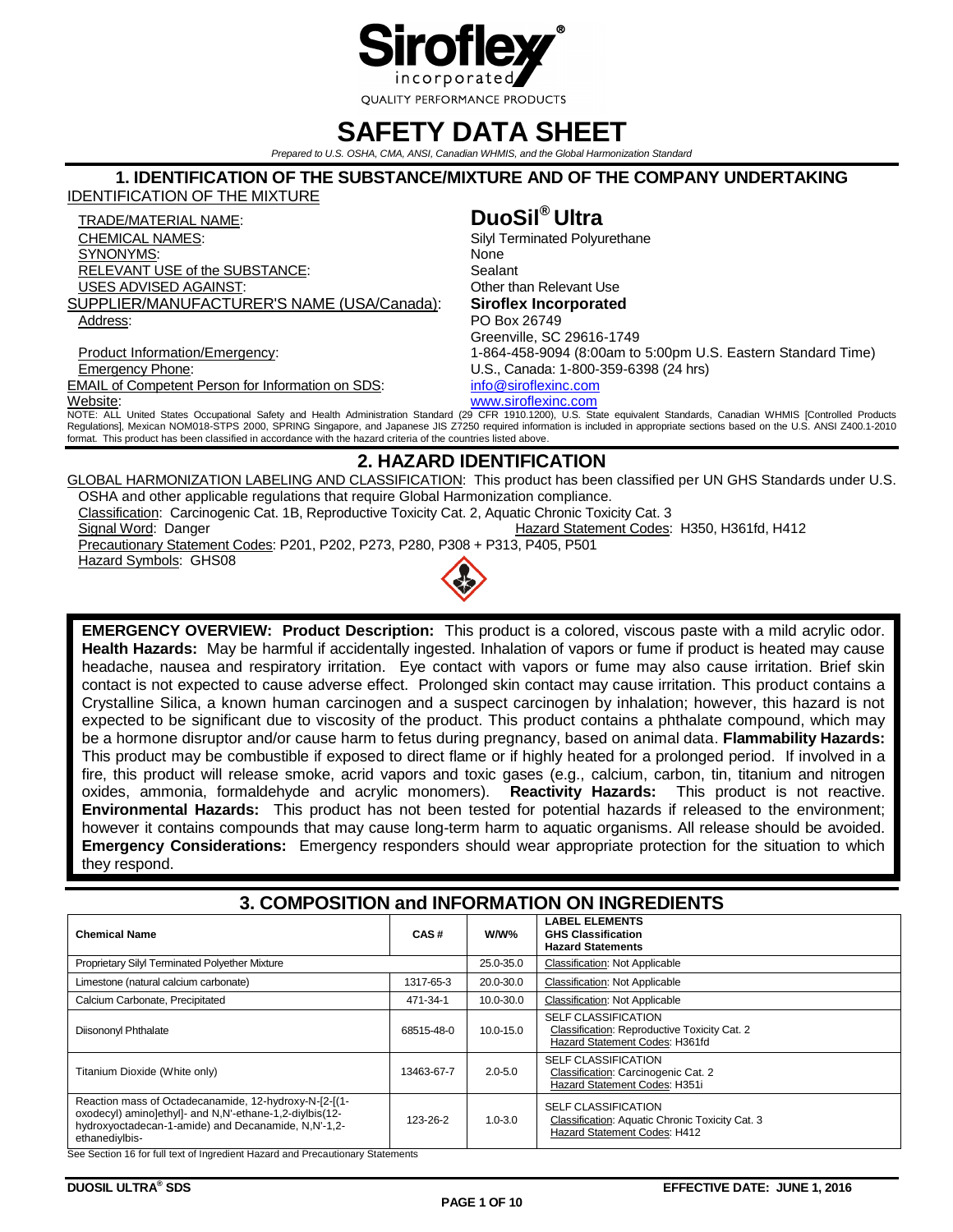| 3. COMPOSITION and INFORMATION ON INGREDIENTS (Continued)                      |            |                                                                                        |                                                                                                                                               |  |  |  |  |  |
|--------------------------------------------------------------------------------|------------|----------------------------------------------------------------------------------------|-----------------------------------------------------------------------------------------------------------------------------------------------|--|--|--|--|--|
| <b>Chemical Name</b>                                                           | CAS#       | <b>LABEL ELEMENTS</b><br>W/W%<br><b>GHS Classification</b><br><b>Hazard Statements</b> |                                                                                                                                               |  |  |  |  |  |
| Vinyltrimethoxysilane                                                          | 2768-02-7  | $1.0 - 3.0$                                                                            | <b>SELF CLASSIFICATION</b><br>Classification: Flammable Liquid Cat. 3, Acute Inhalation Toxicity Cat. 4<br>Hazard Statement Codes: H225, H332 |  |  |  |  |  |
| Stearic Acid                                                                   | 57-11-4    | $0.5 - 3.0$                                                                            | <b>Classification: Not Applicable</b>                                                                                                         |  |  |  |  |  |
| Quartz                                                                         | 14808-60-7 | $0.0 - 0.5$                                                                            | <b>SELF CLASSIFICATION</b><br>Classification: Carcinogenic Cat. 1B<br>Hazard Statement Codes: H350                                            |  |  |  |  |  |
| Other trace components.                                                        |            | Balance                                                                                | Classification: Not Applicable                                                                                                                |  |  |  |  |  |
| See Section 16 for full text of Ingredient Hazard and Precautionary Statements |            |                                                                                        |                                                                                                                                               |  |  |  |  |  |

# **4. FIRST-AID MEASURES**

DESCRIPTION OF FIRST AID MEASURES: Contaminated individuals must be taken for medical attention if any adverse effects occur. Remove contaminated clothing and shoes. Take a copy of this SDS to health professional with victim. Wash clothing and thoroughly clean shoes before reuse. If breathing is difficult, give oxygen. If not breathing, give artificial respiration. Take a copy of label and SDS to physician or health professional with the contaminated individual.

Skin Exposure: If adverse skin effects occur, discontinue use and flush contaminated area. Seek medical attention if adverse effect occurs after flushing.

Inhalation: If adverse effects occurs in event aerosols are inhaled, remove victim to fresh air. If necessary, use artificial respiration to support vital functions. Seek medical attention if adverse effect continues after removal to fresh air.

Eye Exposure: If this product contaminates the eyes, rinse eyes under gently running water. Use sufficient force to open eyelids and then "roll" eyes while flushing. Minimum flushing is for 20 minutes. The contaminated individual must seek medical attention if any adverse effect continues after rinsing.

Ingestion: If this product is swallowed, CALL PHYSICIAN OR POISON CONTROL CENTER FOR MOST CURRENT INFORMATION. If professional advice is not available, DO NOT INDUCE VOMITING. Never induce vomiting or give diluents (milk or water) to someone who is unconscious, having convulsions, or unable to swallow. If victim is convulsing, maintain an open airway and obtain immediate medical attention.

MEDICAL CONDITIONS AGGRAVATED BY EXPOSURE: Pre-existing skin disorders may be aggravated by overexposures to this product.

INDICATION OF IMMEDIATE MEDICAL ATTENTION AND SPECIAL TREATMENT IF NEEDED: Treat symptoms and eliminate exposure.

# **5. FIRE-FIGHTING MEASURES**

FLASH POINT: Not determined.

AUTOIGNITION TEMPERATURE: Not available.

FLAMMABLE LIMITS (in air by volume, %): Not applicable.

FIRE EXTINGUISHING MEDIA: Use extinguishing materials suitable for the surrounding area.

UNSUITABLE FIRE EXTINGUISHING MEDIA: None known.

UNUSUAL FIRE AND EXPLOSION HAZARDS: This product may be HEALTH  $\langle$  1 combustible if exposed to direct flame or if highly heated for a prolonged period. When involved in a fire, this material may decompose and produce irritating vapors and toxic gases (e.g., calcium, carbon, tin, titanium and nitrogen oxides, ammonia, formaldehyde and acrylic monomers).

Explosion Sensitivity to Mechanical Impact: Not sensitive.



0

**INSTABILITY**

**FLAMMABILITY**

1

**NFPA RATING**

Explosion Sensitivity to Static Discharge: Not sensitive. SPECIAL PROTECTIVE ACTIONS FOR FIRE-FIGHTERS: Incipient fire

responders should wear eye protection. Structural firefighters must wear Self-Contained Breathing Apparatus (SCBA) and full protective equipment. Chemical resistant clothing may be necessary. Move containers from fire area if it can be done without risk to personnel. Water spray can be used to cool fire-exposed containers. Water fog or spray can also be used by trained firefighters to disperse this product's vapors and to protect personnel. If possible, prevent runoff water from entering storm drains, bodies of water, or other environmentally sensitive areas.

# **6. ACCIDENTAL RELEASE MEASURES**

PERSONAL PRECAUTIONS AND EMERGENCY PROCEDURES: Uncontrolled releases should be responded to by trained personnel using pre-planned procedures. Proper protective equipment should be used. Call CHEMTREC (1- 800-424-9300) for emergency assistance. Or if in Canada, call CANUTEC (613-996-6666). The atmosphere must at least 19.5 percent Oxygen before non-emergency personnel can be allowed in the area without Self-Contained Breathing Apparatus and fire protection.

### PERSONAL PROTECTIVE EQUIPMENT: Proper protective equipment should be used. Use only non-sparking tools and equipment.

Small Spills: Wear rubber gloves, splash goggles, and appropriate body protection.

Large Spills: Minimum Personal Protective Equipment should be rubber gloves, rubber boots, face shield, and Tyvek suit.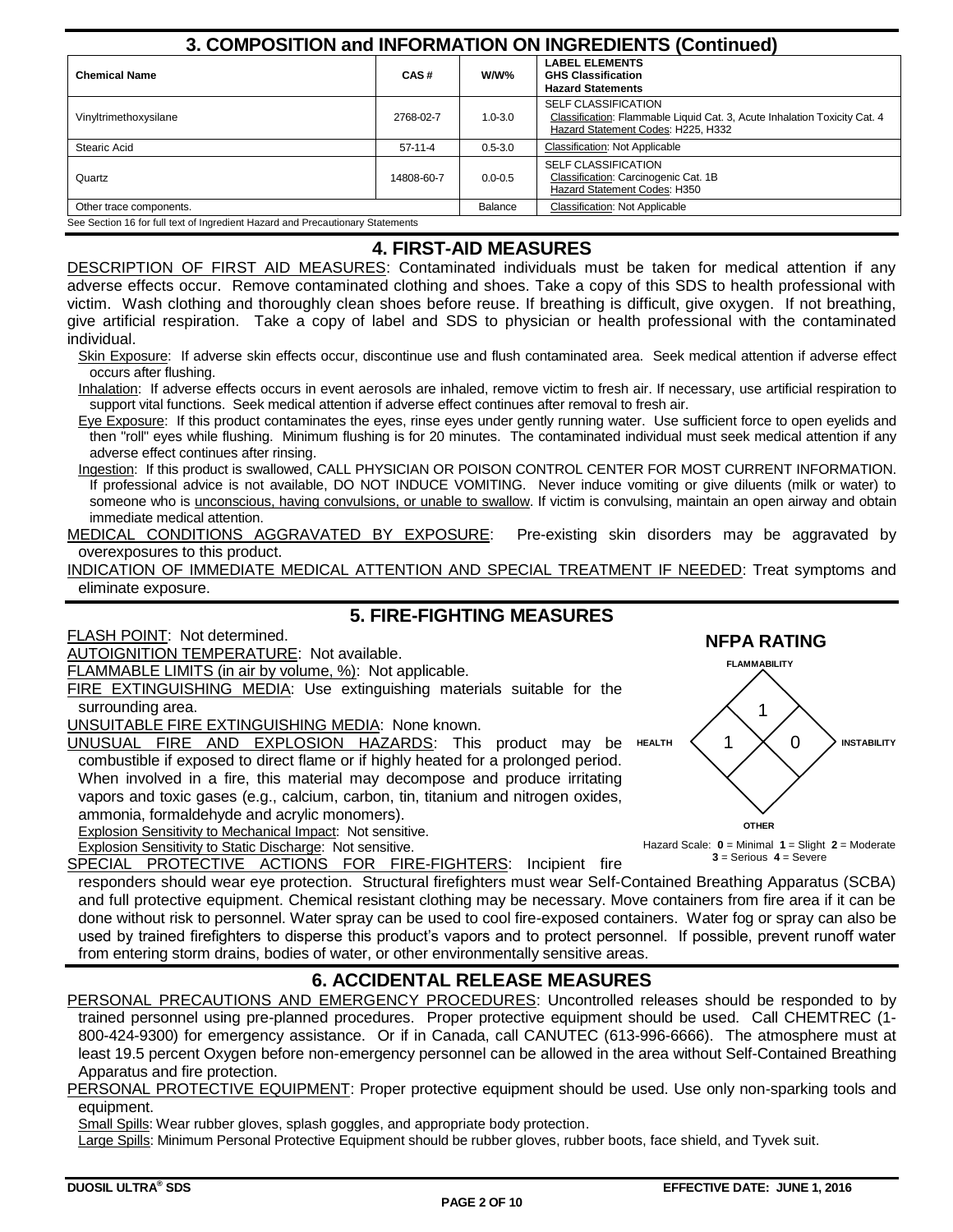# **6. ACCIDENTAL RELEASE MEASURES (Continued)**

PERSONAL PROTECTIVE EQUIPMENT (continued):

Large Spills (continued): Minimum level of personal protective equipment for releases in which the level of oxygen is less than 19.5% or is unknown must be **Level B: triple-gloves (rubber gloves and nitrile gloves over latex gloves), boots, Tyvek or similar protective clothing, hard hat, and Self-Contained Breathing Apparatus.**

METHODS FOR CLEAN-UP AND CONTAINMENT: Spills of this product present minimal hazard.

Small Spills: Small releases can be carefully swept up or cleaned up using a damp sponge or polypads.

Large Spills: Access to the spill area should be restricted. For large spills, dike or otherwise contain spill and sweep-up or vacuum with non-sparking vacuum.

All Spills: Place all spill residue in a double plastic bag or other containment and seal. Close off sewers and take other measures to protect human health and the environment as necessary. Rinse area with soap and water solution and follow with a water rinse. Decontaminate the area thoroughly. Do not mix with wastes from other materials. Dispose of in accordance with applicable Federal, State, and local procedures (see Section 13, Disposal Considerations). For spills on water, contain, minimize dispersion and collect. Dispose of recovered material and report spill per regulatory requirements.

ENVIRONMENTAL PRECAUTIONS: Avoid release to the environment. Run-off water may be contaminated by other materials and should be contained to prevent possible environmental damage.

REFERENCE TO OTHER SECTIONS: See information in Section 8 (Exposure Controls – Personal Protection) and Section 13 (Disposal Considerations) for additional information.

## **7. HANDLING and USE**

PRECAUTIONS FOR SAFE HANDLING: As with all chemicals, avoid getting this material ON YOU or IN YOU. Do not eat, drink, smoke, or apply cosmetics while handling this product. Wash hands thoroughly after handling this product or containers of this product. Avoid breathing fumes or vapors generated by this product. Use in a well-ventilated location.

CONDITIONS FOR SAFE STORAGE: Store containers in a cool, dry location, away from direct sunlight, sources of intense heat. Containers should be grounded and separated from oxidizing materials by a minimum distance of 20 ft. or by a barrier of non-combustible material at least 5 ft. high having a fire-resistance rating of at least 0.5 hours. Storage areas should be made of fire resistant materials. Post warning and "NO SMOKING" signs in storage and use areas as appropriate. Have appropriate extinguishing equipment in the storage area (e.g., sprinkler system, portable fire extinguishers). Recommended storage temperature: Minimum: -1°C (34°F); Maximum: 60°C (140°F). The recommended maximum duration of storage (shelf-life) is one year at the recommended storage temperature.

SPECIFIC END USE(S): This product is for use as a sealant. Follow all industry standards for use of this product.

PROTECTIVE PRACTICES DURING MAINTENANCE OF CONTAMINATED EQUIPMENT: Follow practices indicated in Section 6 (Accidental Release Measures). Make certain that application equipment is locked and tagged-out safely, if necessary. Collect all rinsates and dispose of according to applicable Federal, State, and local procedures.

# **8. EXPOSURE CONTROLS - PERSONAL PROTECTION**

### EXPOSURE LIMITS/CONTROL PARAMETERS:

Ventilation and Engineering Controls: Use with adequate ventilation to ensure exposure levels are maintained below the limits provided below (if applicable). Exhaust directly to the outside, taking necessary precautions for environmental protection.

Workplace Exposure Limits/Control Parameters: Due to form of the product, inhalation is unlikely. If heated to decomposition, exposure by inhalation may occur.

| <b>CHEMICAL NAME</b>                                                                                                                                                                               | CAS#                                                             | <b>EXPOSURE LIMITS IN AIR</b>   |                                  |                                                                                                                                                                         |                                  |                                                      |                                  |                                  |                                                                                 |
|----------------------------------------------------------------------------------------------------------------------------------------------------------------------------------------------------|------------------------------------------------------------------|---------------------------------|----------------------------------|-------------------------------------------------------------------------------------------------------------------------------------------------------------------------|----------------------------------|------------------------------------------------------|----------------------------------|----------------------------------|---------------------------------------------------------------------------------|
|                                                                                                                                                                                                    |                                                                  | <b>ACGIH-TLVs</b>               |                                  | OSHA-PELs                                                                                                                                                               |                                  | NIOSH-RELs                                           |                                  | <b>NIOSH</b>                     | <b>OTHER</b>                                                                    |
|                                                                                                                                                                                                    |                                                                  | <b>TWA</b><br>mg/m <sup>3</sup> | <b>STEL</b><br>mg/m <sup>3</sup> | <b>TWA</b><br>mg/m <sup>3</sup>                                                                                                                                         | <b>STEL</b><br>mg/m <sup>3</sup> | <b>TWA</b><br>mg/m <sup>3</sup>                      | <b>STEL</b><br>mg/m <sup>3</sup> | <b>IDLH</b><br>mg/m <sup>3</sup> | mg/m <sup>3</sup>                                                               |
| Calcium Carbonate                                                                                                                                                                                  | 1317-65-3                                                        | <b>NE</b>                       | <b>NE</b>                        | 15 (total dust);<br>1 (resp. fract.)                                                                                                                                    | <b>NE</b>                        | 10 (total<br>$dust)$ ; 1<br>(resp. fract.)           | <b>NE</b>                        | <b>NE</b>                        | <b>NE</b>                                                                       |
| Diisononyl Phthalate                                                                                                                                                                               | 68515-48-0                                                       | <b>NE</b>                       | <b>NE</b>                        | <b>NE</b>                                                                                                                                                               | <b>NE</b>                        | <b>NE</b>                                            | <b>NE</b>                        | <b>NE</b>                        | <b>NE</b>                                                                       |
| Proprietary Acrylic Polymer                                                                                                                                                                        |                                                                  | <b>NE</b>                       | <b>NE</b>                        | <b>NE</b>                                                                                                                                                               | <b>NE</b>                        | <b>NE</b>                                            | <b>NE</b>                        | <b>NE</b>                        | <b>NE</b>                                                                       |
| Propylene Glycol                                                                                                                                                                                   | 57-55-6                                                          | <b>NE</b>                       | <b>NE</b>                        | <b>NE</b>                                                                                                                                                               | <b>NE</b>                        | <b>NE</b>                                            | <b>NE</b>                        | <b>NE</b>                        | AIHA WEEL:<br><b>TWA: 10</b>                                                    |
| Reaction mass of<br>Octadecanamide, 12-hydroxy-<br>N-[2-[(1-oxodecyl) amino]ethyl]-<br>and N,N'-ethane-1,2-diylbis(12-<br>hydroxyoctadecan-1-amide) and<br>Decanamide, N,N'-1,2-<br>ethanediylbis- | 123-26-2                                                         | <b>NE</b>                       | <b>NE</b>                        | <b>NE</b>                                                                                                                                                               | <b>NE</b>                        | <b>NE</b>                                            | <b>NE</b>                        | <b>NE</b>                        | <b>NE</b>                                                                       |
| Quartz, Crystalline Silica<br>NE = Not Established.                                                                                                                                                | 14808-60-7<br>See Section 16 for Definitions of Other Terms Used | 0.025<br>(resp.<br>fract.)      | <b>NE</b>                        | $0.01$ mg/m <sup>3</sup><br>(vacated 1989<br>PEL)<br>30 (total dust)<br>% $SO_2 + 2$<br>250 mppcf (resp. dust)<br>% $SiO2 + 5$<br>Ωr<br>10 (resp. dust)<br>% $SO_2 + 2$ |                                  | $0.05$ (resp.<br>dust)<br>See Pocket Guide App.<br>Α | <b>NE</b>                        | 25                               | Carcinogen:<br>IARC-1, MAK-2<br>(resp.), NIOSH-<br>Ca, NTP-K<br>(resp.), TLV-A2 |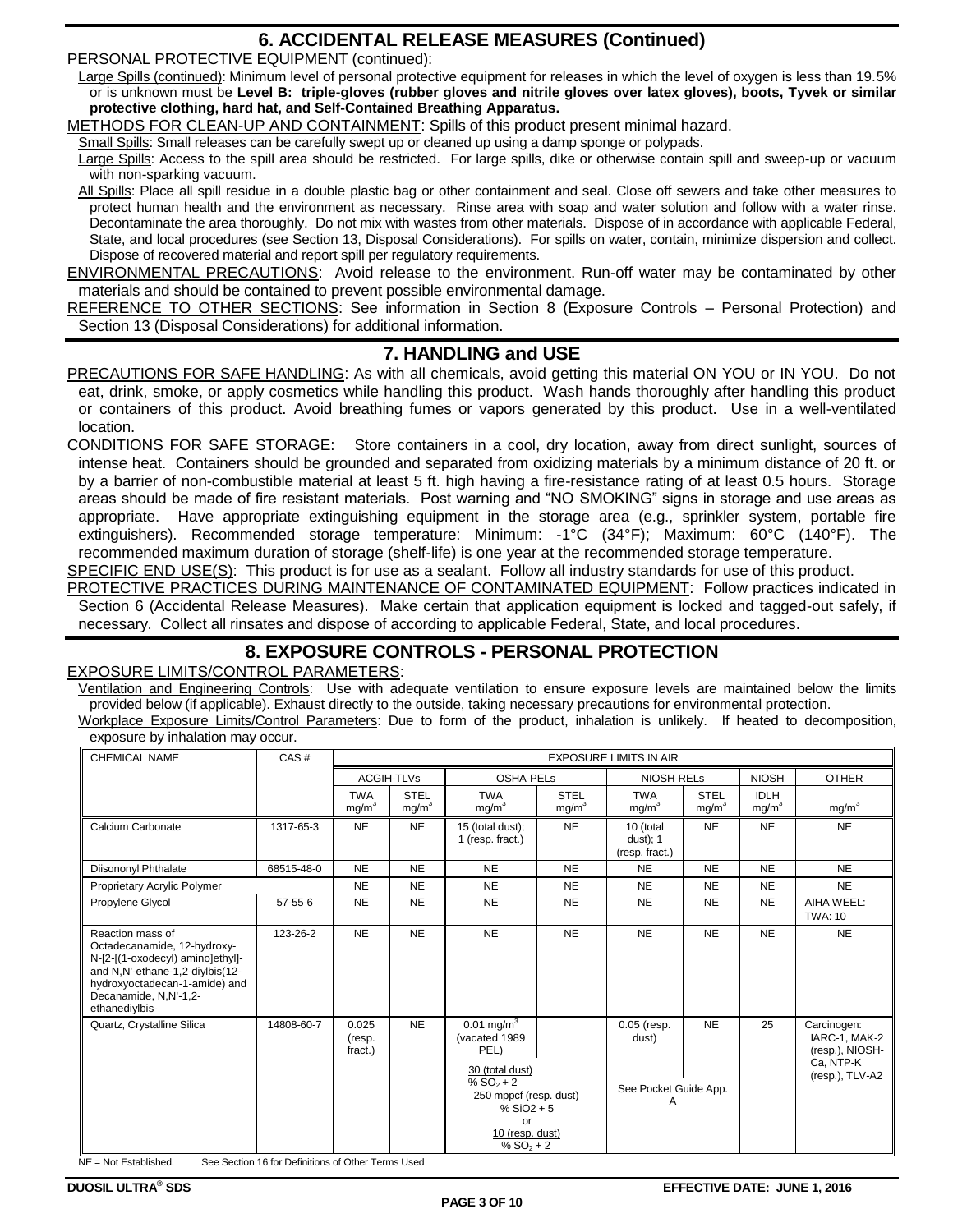# **8. EXPOSURE CONTROLS - PERSONAL PROTECTION (Continued)** EXPOSURE LIMITS/CONTROL PARAMETERS (continued):

Workplace Exposure Limits/Control Parameters (continued):

| <b>CHEMICAL NAME</b>    | CAS#       | <b>EXPOSURE LIMITS IN AIR</b> |                                  |                                           |                     |                            |                                  |                     |                                                   |
|-------------------------|------------|-------------------------------|----------------------------------|-------------------------------------------|---------------------|----------------------------|----------------------------------|---------------------|---------------------------------------------------|
|                         |            |                               | ACGIH-TLVs<br>OSHA-PELS          |                                           |                     | NIOSH-RELS                 |                                  | <b>NIOSH</b>        | <b>OTHER</b>                                      |
|                         |            | TWA<br>mq/m                   | <b>STEL</b><br>ma/m <sup>3</sup> | TWA<br>ma/m <sup>3</sup>                  | <b>STEL</b><br>ma/m | TWA<br>mg/m                | <b>STEL</b><br>ma/m <sup>3</sup> | <b>IDLH</b><br>mg/m | ma/m <sup>3</sup>                                 |
| <b>Titanium Dioxide</b> | 13463-67-7 | 10                            | <b>NE</b>                        | 15 (total dust); 10<br>(vacated 1989 PEL) | NE                  | See Pocket Guide<br>App. A |                                  | 5000<br>(Ca)        | Carcinogen: IARC-2B, MAK-<br>3A, NIOSH-Ca; TLV-A3 |

ee Section 16 for Definitions of Other Terms Used PROTECTIVE EQUIPMENT: *The following information on appropriate Personal Protective Equipment is provided to assist employers in complying with OSHA regulations found in 29 CFR Subpart I (beginning at 1910.132, including the Respiratory Protection Standard (29 CFR 1910.134*), *Eye Protection Standard 29 CFR 1910.13, the Hand Protection Standard 29 CFR 1910.138, and the Foot Protection Standard 29 CFR 1910.136), equivalent standards of Canada (including the Canadian CSA Respiratory Standard Z94.4-93-02, the CSA Eye Protection Standard Z94.3-M1982*,

*Industrial Eye and Face Protectors and the Canadian CSA Foot Protection Standard Z195-M1984, Protective Footwear). Please reference applicable regulations and standards for relevant details.*

Respiratory Protection: Maintain airborne contaminant concentrations below exposure limits listed above, if applicable. For materials without listed exposure limits, minimize respiratory exposure. If necessary, use only respiratory protection authorized under appropriate regulations. Oxygen levels below 19.5% are considered IDLH by U.S. OSHA. In such atmospheres, use of a fullfacepiece pressure/demand SCBA or a full facepiece, supplied air respirator with auxiliary self-contained air supply is required under U.S. OSHA's Respiratory Protection Standard (1910.134-1998).

Eye Protection: Wear splash goggles or safety glasses as appropriate for the task.

Hand Protection: Wash hands and wrists before putting on and after removing gloves. During manufacture or other similar operations, wear the appropriate hand protection for the process. Use double gloves for spill response, as stated in Section 6 (Accidental Release Measures) of this SDS. Because all gloves are to some extent permeable and their permeability increases with time, they should be changed regularly (hourly is preferable) or immediately if torn or punctured. If necessary refer to appropriate regulations.

Skin Protection: Use appropriate protective clothing for the task (e.g., lab coat, etc.). If necessary, refer to the U.S. OSHA Technical Manual (Section VII: Personal Protective Equipment) or other appropriate regulations. If a hazard of injury to the feet exists due to falling objects, rolling objects, where objects may pierce the soles of the feet or where employee's feet may be exposed to electrical hazards, use foot protection, as described in U.S. OSHA and Canadian Standards.

# **9. PHYSICAL and CHEMICAL PROPERTIES**

FORM: Paste. **COLOR: White and various colors** MOLECULAR FORMULA: Mixture. **MOLECULAR WEIGHT: Mixture.** MOLECULAR WEIGHT: Mixture. ODOR: Mild ODOR THRESHOLD: Not available. FLAMMABLE LIMITS (in air by volume, %): Not applicable. OXIDIZING PROPERTIES: Not applicable. DECOMPOSITION TEMPERATURE: Not available. PERCENT VOLATILE: Not available. AUTOIGNITION TEMPERATURE: Not available. FLASH POINT: >212°f FREEZING/MELTING POINT: Not available. BOILING POINT: Not available. VAPOR PRESSURE: Not available. **philopheral example and philopheral example of the philopheral example and philopheral example and philopheral example and philopheral example and philopheral example and philopheral example** SPECIFIC GRAVITY (water = 1): 1.53 BULK DENSITY: Not available. VAPOR DENSITY (air = 1): Not available. EVAPORATION RATE (*n*-BuAc = 1): > 1 COEFFICIENT WATER/OIL DISTRIBUTION: Not established.

SOLUBILITY IN SOLVENTS: Readily

HOW TO DETECT THIS SUBSTANCE (warning properties in event of accidental release): The appearance may be characteristics to distinguish a release of this product.

# **10. STABILITY and REACTIVITY**

CHEMICAL STABILITY: Stable when properly stored at recommended temperature (see Section 7, Handling and Storage).

DECOMPOSITION PRODUCTS: Combustion: If exposed to extremely high temperatures, thermal decomposition may generate irritating fumes and toxic gases (e.g., calcium, carbon, tin, titanium and nitrogen oxides, ammonia, styrene, formaldehyde and acrylic monomers). Hydrolysis: None known.

MATERIALS WITH WHICH SUBSTANCE IS INCOMPATIBLE: This product is incompatible with strong oxidizers.

POSSIBILITY OF HAZARDOUS POLYMERIZATION OR REACTION: Will not occur.

CONDITIONS TO AVOID: Avoid exposure to or contact with extreme temperatures and incompatible chemicals.

# **11. TOXICOLOGICAL INFORMATION**

SYMPTOMS OF EXPOSURE BY ROUTE OF EXPOSURE: The health hazard information provided below is pertinent to employees using this product in an occupational setting. The following paragraphs describe the symptoms of exposure by route of exposure.

Inhalation: Due to viscosity, inhalation is not a significant route of exposure. Vapors or fumes when used in an enclosed space, if heated or during curing may cause irritation of the respiratory system. Symptoms include nose irritation, dry or sore or burning throat, runny nose, shortness of breath.

Contact with Skin or Eyes: Direct eye contact may cause irritation, redness, and tearing from mechanical irritation. Prolonged or repeated skin exposures may cause dermatitis (dry red skin).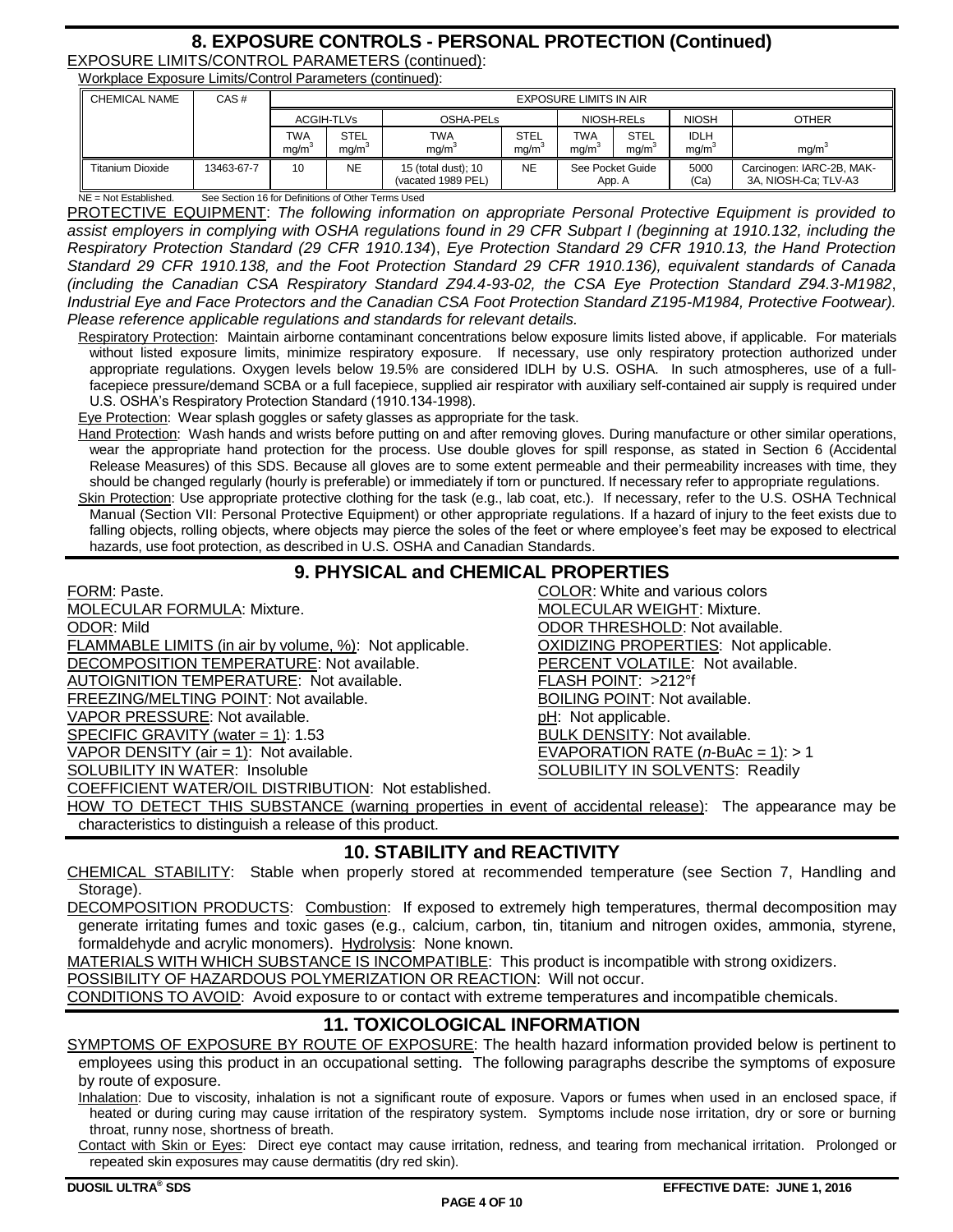# **11. TOXICOLOGICAL INFORMATION (Continued)**

### SYMPTOMS OF EXPOSURE BY ROUTE OF EXPOSURE:

Skin Absorption: Some trace components can be absorbed through intact skin. Unless contact is prolonged and covers a large area of skin, no significant adverse effects is expected.

Ingestion: Ingestion is not a significant route of occupational exposure and is unlikely to occur. If this product is swallowed, irritation of the mouth, throat, esophagus and other tissues of the digestive system may occur. Symptoms of ingestion may include nausea, vomiting, and diarrhea.

Injection: Accidental injection of this product, via laceration or puncture by a contaminated object can cause redness at the site of injection.

HEALTH EFFECTS OR RISKS FROM EXPOSURE: **An Explanation in Lay Terms.** Exposure to this product may cause the following health effects:

Acute: Inhalation of fumes or vapors may cause irritation of respiratory system. Eye contact may cause irritation.

Chronic: Prolonged or repeated skin exposure may cause dermatitis (dry red skin). TARGET ORGANS: Acute: Skin, eyes, respiratory system. Chronic: Skin. TOXICITY DATA: Currently, the following toxicological data are available for

some components of 1% or more concentration.

#### **ACRYLIC POLYMERS:**

LD<sub>50</sub> (Oral-Rat) > 5000 mg/kg<br>LD<sub>50</sub> (Skin-Rabbit) > 5000 mg/kg

- **CALCIUM CARBONATE:**
- TDLo (Intravenous-Rat) 30 mg/kg: Vascular: BP lowering not characterized in autonomic section; Lungs, Thorax, or Respiration: changes in lung weight; Blood: other changes
- TCLo (Inhalation-Rat) 84 mg/m<sup>3</sup>/4 hours/40 weeks-intermittent: Lungs, Thorax, or Respiration: fibrosis (interstitial); Liver: other changes; Kidney/Ureter/Bladder: other changes

TCLo (Inhalation-Rat) 250 mg/m<sup>3</sup>/2 hours/24 weeks-intermittent: Lungs, Thorax, or Respiration: fibrosis, focal (pneumoconiosis)

#### **DIISONONYL PHTHALATE:**

- IC<sup>50</sup> (*In vitro*-Human-melanoma) > 1000 mg/L/48 hours: *In Vitro* Toxicity Studies: cell viability (lysosomal damage): neutral red assay etc.
- LD<sub>50</sub> (Oral-Rat) >10,000 mg/kg: Lungs, Thorax, or Respiration: respiratory depression
- LD<sub>50</sub> (Skin-Rabbit) > 3160 mg/kg<br>LC<sub>50</sub> (Inhalation-Rat) > 67 mg/m<sup>3</sup>/6 hours
- 
- LC<sub>50</sub> (Inhalation-Mouse) > 67 mg/m<sup>3</sup>/6 hours<br>LC<sub>50</sub> (Inhalation-Guinea Pig) > 67 mg/m<sup>3</sup>/6 hours
- TDLo (Oral-Rat) 10,080 mg/kg/2 weeks-continuous: Liver: other changes
- TDLo (Oral-Rat) 85,880 mg/kg/113 days-continuous: Liver: changes in liver weight; Kidney/Ureter/Bladder: changes in kidney weight; Related to Chronic Data: changes in ovarian weight
- TDLo (Oral-Rat) 45,765 mg/kg/113 days-continuous: Nutritional and Gross Metabolic: weight loss or decreased weight gain TDLo (Oral-Rat) 11,413 mg/kg/113 days-continuous: Liver: changes in liver weight
- 
- TDLo (Oral-Rat) 44,800 mg/kg/70 days-continuous: Nutritional and Gross Metabolic: weight loss or decreased weight gain
- TDLo (Oral-Rat) 22,400 mg/kg/70 days-continuous: Liver: changes in liver weight; Kidney/Ureter/Bladder: changes in kidney weight TDLo (Oral-Rat) 67,200 mg/kg/70 days-continuous: Related to Chronic Data: changes
- in testicular weight TDLo (Oral-Rat) 16,450 mg/kg/70 days-continuous: Kidney/Ureter/Bladder: changes in
- kidney weight TDLo (Oral-Rat) 32,900 mg/kg/70 days-continuous: Liver: changes in liver weight
- TDLo (Oral-Rat) 45,000 mg/kg/90 days-continuous: Liver: changes in liver weight; Kidney/Ureter/Bladder: changes in kidney weight
- TDLo (Oral-Rat) 20,657 mg/kg/13 weeks-continuous: Liver: changes in liver weight; Kidney/Ureter/Bladder: changes in kidney weight
- TDLo (Oral-Rat) 12,600 mg/kg/21 days-continuous: Liver: changes in liver weight; Blood: changes in serum composition (e.g. TP, bilirubin, cholesterol); Biochemical: Enzyme inhibition, induction, or change in blood or tissue levels: multiple enzyme effects
- TDLo (Oral-Rat) 1133 gm/kg/4 years-continuous: Tumorigenic: equivocal tumorigenic agent by RTECS criteria; Kidney/Ureter/Bladder: Kidney tumors
- TDLo (Oral-Rat) 405 gm/kg/79 weeks-continuous: Tumorigenic: equivocal tumorigenic agent by RTECS criteria; Liver: tumors
- TDLo (Oral-Rat) 10 gm/kg: female 6-15 day(s) after conception: Reproductive: Effects on Embryo or Fetus: fetotoxicity (except death, e.g., stunted fetus)
- TDLo (Oral-Rat) 153 gm/kg: male 70 day(s) pre-mating female 70 day(s) pre-mating: 3 week(s) post-birth: Reproductive: Effects on Newborn: live birth index (measured after birth), weaning or lactation index (e.g., # alive at weaning per # alive at day 4)
- TDLo (Oral-Rat) 510 gm/kg: male 70 day(s) pre-mating female 70 day(s) pre-mating: 3 week(s) post-birth: Reproductive: Effects on Newborn: growth statistics (e.g.%, reduced weight gain)
- TDLo (Oral-Rat) 20 gm/kg: male 70 day(s) pre-mating female 70 day(s) pre-mating: 21 day(s) post-birth: Reproductive: Fertility: litter size (e.g. # fetuses per litter; measured before birth); Specific Developmental Abnormalities: hepatobiliary system; Effects on Newborn: growth statistics (e.g.%, reduced weight gain)
- TDLo (Oral-Rat) 79 gm/kg: male 70 day(s) pre-mating female 70 day(s) pre-mating: 21 day(s) post-birth: Reproductive: Specific Developmental Abnormalities: hepatobiliary system, urogenital system
- TDLo (Oral-Rat) 109 mg/kg: Multi-Generations: Reproductive: Fertility: litter size (e.g. # fetuses per litter; measured before birth); Specific Developmental Abnormalities: hepatobiliary system



Hazard Scale: **0** = Minimal **1** = Slight **2** = Moderate **3** = Serious **4** = Severe \* = Chronic hazard

#### **DIISONONYL PHTHALATE (continued):**

TDLo (Oral-Rat) 219 mg/kg: Multi-Generations: Reproductive: Effects on Newborn: growth statistics (e.g.%, reduced weight gain)

- TDLo (Oral-Rat) 39 gm/kg: male 70 day(s) pre-mating female 70 day(s) pre-mating: 21 day(s) post-birth: Reproductive: Specific Developmental Abnormalities: urogenital system
- TDLo (Oral-Rat) 1000 mg/kg: female 6-15 day(s) after conception: Reproductive: Specific Developmental Abnormalities: urogenital system
- TDLo (Oral-Rat) 5000 mg/kg: female 6-15 day(s) after conception: Reproductive: Specific Developmental Abnormalities: musculoskeletal system
- TDLo (Oral-Rat) 10 gm/kg: female 6-15 day(s) after conception: Reproductive: Fertility: post-implantation mortality (e.g. dead and/or resorbed implants per total number of implants); Specific Developmental Abnormalities: musculoskeletal system, urogenital system
- TDLo (Oral-Rat) 33 gm/kg: male 10 week(s) pre-mating female 10 week(s) pre-mating: 3 week(s) post-birth: Reproductive: Effects on Newborn: growth statistics (e.g.%, reduced weight gain)
- TDLo (Oral-Rat) 16,500 mg/kg: female 14 day(s) after conception: 3 day(s) post-birth: Reproductive: Specific Developmental Abnormalities: urogenital system
- TDLo (Oral-Rat) 10,000 mg/kg: female 6-15 day(s) after conception: Reproductive: Maternal Effects: other effects; Effects on Embryo or Fetus: fetotoxicity (except death, e.g., stunted fetus)
- TDLo (Oral-Mouse) 10,080 mg/kg/2 weeks-continuous: Liver: other changes, changes in liver weight
- TDLo (Oral-Mouse) 6720 mg/kg/1 week-intermittent: Liver: changes in liver weight; Biochemical: Enzyme inhibition, induction, or change in blood or tissue levels: other oxidoreductases; Biochemical: Metabolism (Intermediary): lipids including transport

TDLo (Oral-Mouse) 2520 mg/kg/2 weeks-intermittent: Liver: changes in liver weight

- TDLo (Oral-Mouse) 1086 gm/kg/4 years-continuous: Tumorigenic: equivocal<br>tumorigenic.agent.by.RTECS.criteria; Liver: tumors<br>TDLo (Oral-Mouse) 2764 gm/kg/4 years-continuous: Tumorigenic: equivocal<br>tumorigenic.agent.by.RTECS.
- TDLo (Oral-Mouse) 65700 mg/kg/2 years-intermittent: Tumorigenic: neoplastic by RTECS criteria, increased incidence of tumors in susceptible strains; Liver: tumors
- TDLo (Oral-Dog) 182,000 mg/kg/13 weeks-continuous: Liver: other changes, changes in liver weight; Biochemical: Enzyme inhibition, induction, or change in blood or
- tissue levels: multiple enzyme effects TDLo (Oral-Monkey) 7 gm/kg/14 days-intermittent: Blood: changes in other cell count (unspecified)
- TDLo (Oral-Monkey) 227,500 mg/kg/13 weeks-continuous: Nutritional and Gross Metabolic: weight loss or decreased weight gain TDLo (Unreported-Rat) 41,250 mg/kg: female 14 day(s) after conception: 3 day(s) post-

birth: Reproductive: Specific Developmental Abnormalities: urogenital system

**PROPYLENE GLYCOL:** Standard Draize Test (Skin-Human) 500 mg/7 days: Mild

- Standard Draize Test (Skin-Human) 104 mg/3 days-intermittent: Moderate
- Standard Draize Test (Skin-Man) 10%/2 days
- 
- Standard Draize Test (Skin-Child) 30%/96 hours-continuous: Moderate Open Irritation Test (Skin-woman) 30%/96 hours: Mild
- TDLo (Oral-Child) 79 gm/kg/56 weeks-intermittent: Brain and Coverings: changes in surface EEG; Behavioral: general anesthetic, convulsions or effect on seizure threshold
- TDLo (Skin-Human) 10 pph: Skin and Appendages: dermatitis, allergic (after topical exposure)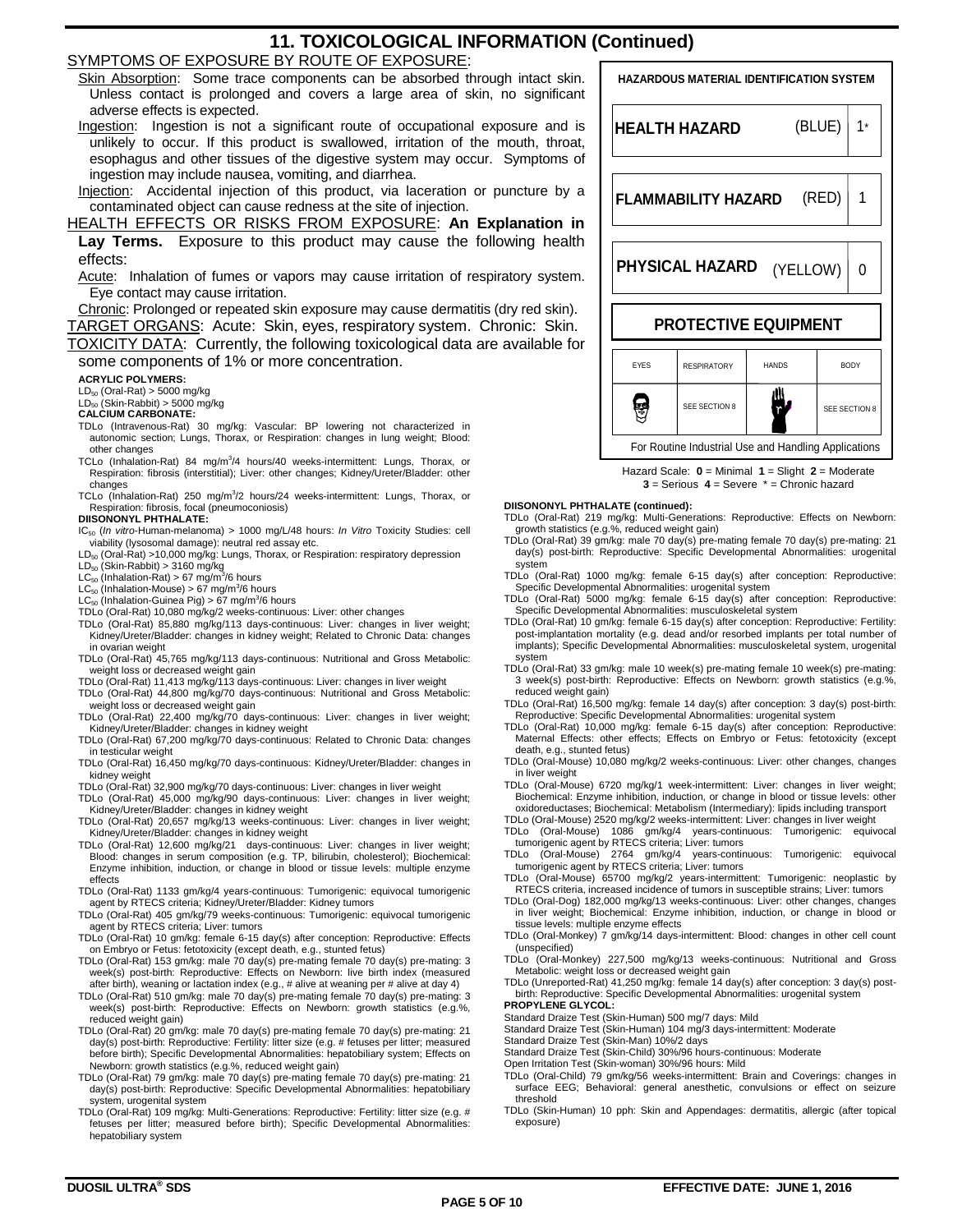# **11. TOXICOLOGICAL INFORMATION (Continued)**

### TOXICITY DATA (continued):

### **PROPYLENE GLYCOL (continued):**

- TDLo (Parenteral-Infant) 10 gm/kg/3 days-continuous: Nutritional and Gross Metabolic: other changes
- TDLo (Skin-Human) 5 mg/kg/7 days-intermittent: Skin and Appendages: primary irritation (after topical exposure)
- TDLo (Skin-Human) 4.5 mg/kg/3 days-intermittent: Skin and Appendages: primary irritation (after topical exposure)
- TDLo (Skin-Human) 10 pph/48 hours-continuous: Skin and Appendages: dermatitis, allergic (after topical exposure)
- TDLo (Skin-Man) 0.03 mL/kg/22 days-intermittent: Skin and Appendages: cutaneous sensitization, experimental (after topical exposure)
- TDLo (Intravenous-Woman) 5167 mg/kg/13 days-continuous: Nutritional and Gross Metabolic: metabolic acidosis
- Standard Draize Test (Eye-Rabbit) 100 mg: Mild
- Standard Draize Test (Eye-Rabbit) 500 mg/24 hours: Mild LD<sub>50</sub> (Oral-Rat) 20 gm/kg
- LD<sub>50</sub> (Oral-Mouse) 22 gm/kg
- LD<sub>50</sub> (Oral-Mouse) 20,300 mg/kg: Behavioral: ataxia, tetany; Lungs, Thorax, or Respiration: respiratory depression
- LD<sub>50</sub> (Oral-Rabbit) 18,500 mg/kg
- LD<sub>50</sub> (Oral-Dog) 22 gm/kg
- $LD_{50}$  (Oral-Dog) 22,000 mg/kg: Behavioral: ataxia, tetany; Lungs, Thorax, or Respiration: respiratory depression
- LD<sub>50</sub> (Oral-Guinea Pig) 18,350 mg/kg LD<sub>50</sub> (Oral-Guinea Pig) 19,000 mg/kg: Behavioral: ataxia, tetany Lungs, Thorax, or Respiration: respiratory depression
- $LD_{50}$  (Oral-Quail) > 2080 mg/kg
- $LD_{50}$  (Skin-Rabbit) 20,800 mg/kg
- LD<sup>50</sup> (Skin-Rabbit) 20,800 mg/kg: Behavioral: ataxia, tetany; Lungs, Thorax, or Respiration: respiratory depression
- LD<sub>50</sub> (Intraperitoneal-Rat) 6660 mg/kg
- LD<sub>50</sub> (Intraperitoneal-Mouse) 9718 mg/kg: Lungs, Thorax, or Respiration: chronic pulmonary edema; Kidney/Ureter/Bladder: changes in both tubules and glomeruli: Blood: changes in spleen
- LD<sub>50</sub> (Intraperitoneal-Mouse) 11,400 mg/kg: Behavioral: ataxia, tetany Lungs, Thorax, or Respiration: respiratory depression
- LD<sub>50</sub> (Subcutaneous-Rat) 22,500 mg/kg
- LD<sub>50</sub> (Subcutaneous-Rat) 28,000 mg/kg: Behavioral: ataxia, tetany Lungs, Thorax, or Respiration: respiratory depression
- LD<sub>50</sub> (Subcutaneous-Mouse) 17,370 mg/kg: Behavioral: changes in motor activity (specific assay), muscle contraction or spasticity; Lungs, Thorax, or Respiration: cyanosis
- LD<sub>50</sub> (Subcutaneous-Mouse) 17,400 mg/kg: Behavioral: ataxia, tetany Lungs, Thorax, or Respiration: respiratory depression
- LD<sub>50</sub> (Intravenous-Rat) 6800 mg/kg: Behavioral: ataxia, tetany Lungs, Thorax, or Respiration: respiratory depression LD<sup>50</sup> (Intravenous-Rat) 6423 mg/kg
- LD<sub>50</sub> (Intravenous-Mouse) 8000 mg/kg: Behavioral: ataxia, tetany Lungs, Thorax, or Respiration: respiratory depression
- LD<sub>50</sub> (Intravenous-Mouse) 6630 mg/kg
- LD<sub>50</sub> (Intravenous-Dog) 26 gm/kg
- LD<sub>50</sub> (Intravenous-Rabbit) 6500 mg/kg
- LD<sub>50</sub> (Intramuscular-Rat) 14 gm/kg
- LD<sub>50</sub> (Intramuscular-Rat) 20,000 mg/kg: Behavioral: ataxia, tetany Lungs, Thorax, or Respiration: respiratory depression
- LDLo (Oral-Rabbit) 20,000 mg/kg: Behavioral: ataxia, tetany Lungs, Thorax, or Respiration: respiratory depression

#### **PROPYLENE GLYCOL (continued):**

- LDLo (Intramuscular-Rabbit) 6300 mg/kg: Behavioral: somnolence (general depressed activity), coma; Lungs, Thorax, or Respiration: respiratory stimulation
- LDLo (Subcutaneous-Guinea Pig) 15,500 mg/kg
- LDLo (Subcutaneous-Guinea Pig) 15,500 mg/kg: Behavioral: ataxia, tetany Lungs, Thorax, or Respiration: respiratory depression
- LDLo (Intravenous-Chicken) 27 gm/kg: Vascular: other changes
- LDLo (Intravenous-Rabbit) 4200 mg/kg: Behavioral: ataxia, tetany Lungs, Thorax, or Respiration: respiratory depression
- LDLo (Intramuscular-Mouse) 6300 mg/kg: Behavioral: ataxia, tetany Lungs, Thorax, or Respiration: respiratory depression
- TDLo (Oral-Rat) 88,269 mg/kg/30 days-intermittent: Endocrine: hyperglycemia Biochemical: Enzyme inhibition, induction, or change in blood or tissue levels: phosphatases, transaminases
- TDLo (Oral-Rat) 84 mL/kg/30 days-continuous: Blood: changes in serum composition (e.g. TP, bilirubin, cholesterol) Blood: changes in leukocyte (WBC) count; Biochemical: Enzyme inhibition, induction, or change in blood or tissue levels: multiple enzyme effects
- TDLo (Oral-Dog) 3650 mg/kg/2 years-intermittent: Blood: normocytic anemia, other hemolysis with or without anemia
- TDLo (Skin-Mouse) 1,284,800 mg/kg/2 years-intermittent: Skin and Appendages: tumors
- TDLo (Intraperitoneal-Rat) 19,500 mg/kg: Behavioral: ataxia, tetany Lungs, Thorax, or Respiration: respiratory depression
- TDLo (Intraperitoneal-Mouse) 100 mg/kg: female 11 day(s) after conception: Reproductive: Fertility: post-implantation mortality (e.g. dead and/or resorbed implants per total number of implants)
- TDLo (Intraperitoneal-Mouse) 100 mg/kg: female 15 day(s) after conception: Reproductive: Effects on Embryo or Fetus: fetotoxicity (except death, e.g., stunted fetus)
- TCLo (Inhalation-Rat) 2180 mg/m<sup>3</sup>/6 hours/90 days-intermittent: Behavioral: food intake (animal); Endocrine: changes in spleen weight; Biochemical: Enzyme inhibition, induction, or change in blood or tissue levels: dehydrogenases
- DNA Inhibition (Subcutaneous-Mouse) 8000 mg/kg
- Cytogenetic Analysis (Subcutaneous-Mouse) 8000 mg/kg

Cytogenetic Analysis (Hamster Fibroblast) 32 gm/L

#### **TITANIUM DIOXIDE:**

- Standard Draize Test (Skin-Human) 300 µg/3 days-intermittent: Mild
- TC (Inhalation-Rat) 10 mg/m<sup>3</sup>/18 hours/2 years-intermittent: Tumorigenic: carcinogenic<br>by RTECS criteria; Lungs, Thorax, or Respiration: tumors<br>TCLo (Inhalation-Rat) 250 mg/m<sup>3</sup>/6 hours/2 years-intermittent: Tumorigenic:
- carcinogenic by RTECS criteria; Lungs, Thorax, or Respiration: tumors
- TD (Intramuscular-Rat) 260 mg/kg/84 weeks-intermittent: Tumorigenic: equivocal tumorigenic agent by RTECS criteria; Blood: lymphoma, including Hodgkin's disease; Tumorigenic: tumors at site of application
- TDLo (Intratracheal-Mouse) 100 mg/kg: Tumorigenic: increased incidence of tumors in susceptible strains
- TDLo (Intramuscular-Rat) 360 mg/kg/2 years-intermittent: Tumorigenic: neoplastic by RTECS criteria; Blood: lymphoma, including Hodgkin's disease; Tumorigenic: tumors at site of application
- DNA Damage (Human Lung) 100 µg/plate
- DNA Damage (Human Lung) 20 µg/disk/4 hours
- Sister Chromatid Exchange (Human Lymphocyte) 2 µmol/L/72 hours
- Micronucleus Test (Human Lymphocyte) 5 µmol/L/72 hours
- Micronucleus Test (Intraperitoneal-Mouse) 3 gm/kg/3 days-continuous
- Micronucleus Test (Hamster Ovary) 5 µmol/L DNA Inhibition (Hamster Lung) 500 mg/L
	-

IRRITANCY OF PRODUCT: Inhalation of fumes if product if heated or if applied in confined space may cause respiratory irritation. Eye contact may cause irritation. Prolonged skin contact may cause irritation.

SENSITIZATION OF PRODUCT: This product contains trace amounts of Formaldehyde, which is known to cause skin sensitization. Persons susceptible or already sensitized to Formaldehyde may experience an allergic reaction.

CARCINOGENIC POTENTIAL OF COMPONENTS: Components of this product are listed by agencies tracking the carcinogenic potential of chemical compounds, as follows:

**QUARTZ SILICA:** ACGIH-TLV-A2 (Suspected Human Carcinogen); IARC-1 (Carcinogenic to Humans); MAK-1 (Substances that Cause Cancer in Man and Can Be Assumed to Make a Significant Contribution to Cancer Risk); NIOSH-Ca (Potential Occupational Carcinogen with No Further Categorization); NTP-K (Known to Be a Human Carcinogen)

**TITANIUM DIOXIDE:** ACGIH TLV-A3 (Confirmed Animal Carcinogen); IARC-3 (Unclassifiable as to Carcinogenicity in Humans); NIOSH-Ca (Potential Occupational Carcinogen, with No Further Categorization)

The remaining components are not found on the following lists: U.S. EPA, U.S. NTP, U.S. OSHA, U.S. NIOSH, GERMAN MAK, IARC, or ACGIH and therefore is neither considered to be nor suspected to be a cancer-causing agent by these agencies.

REPRODUCTIVE TOXICITY INFORMATION: This product has not been tested for reported mutagenic, embryotoxic, teratogenic or reproductive toxicity. The following information is available for the Diisononyl Phthalate component:

Embryotoxicity/Teratogenicity: Exposure to phthalates has been reported to result in increased incidence of developmental abnormalities such as cleft palate and skeletal malformations, and increased fetal death in experimental animal studies. The most sensitive system is the immature male reproductive tract, with phthalate exposure resulting in increased incidence of undescended testes, decreased testes weight, decreased anogenital distance (distance between the anus and the base of the penis), and other effects.

Reproductive Toxicity: Phthalates are classified as endocrine disruptors or hormonally-active agents (HAAs) because of their ability to interfere with the endocrine system in the body.

ACGIH BIOLOGICAL EXPOSURE INDICES (BEIs): Currently, there are no ACGIH Biological Exposure Indices (BEIs) determined for this material.

# Sister Chromatid Exchange (Hamster Ovary) 1 µmol/L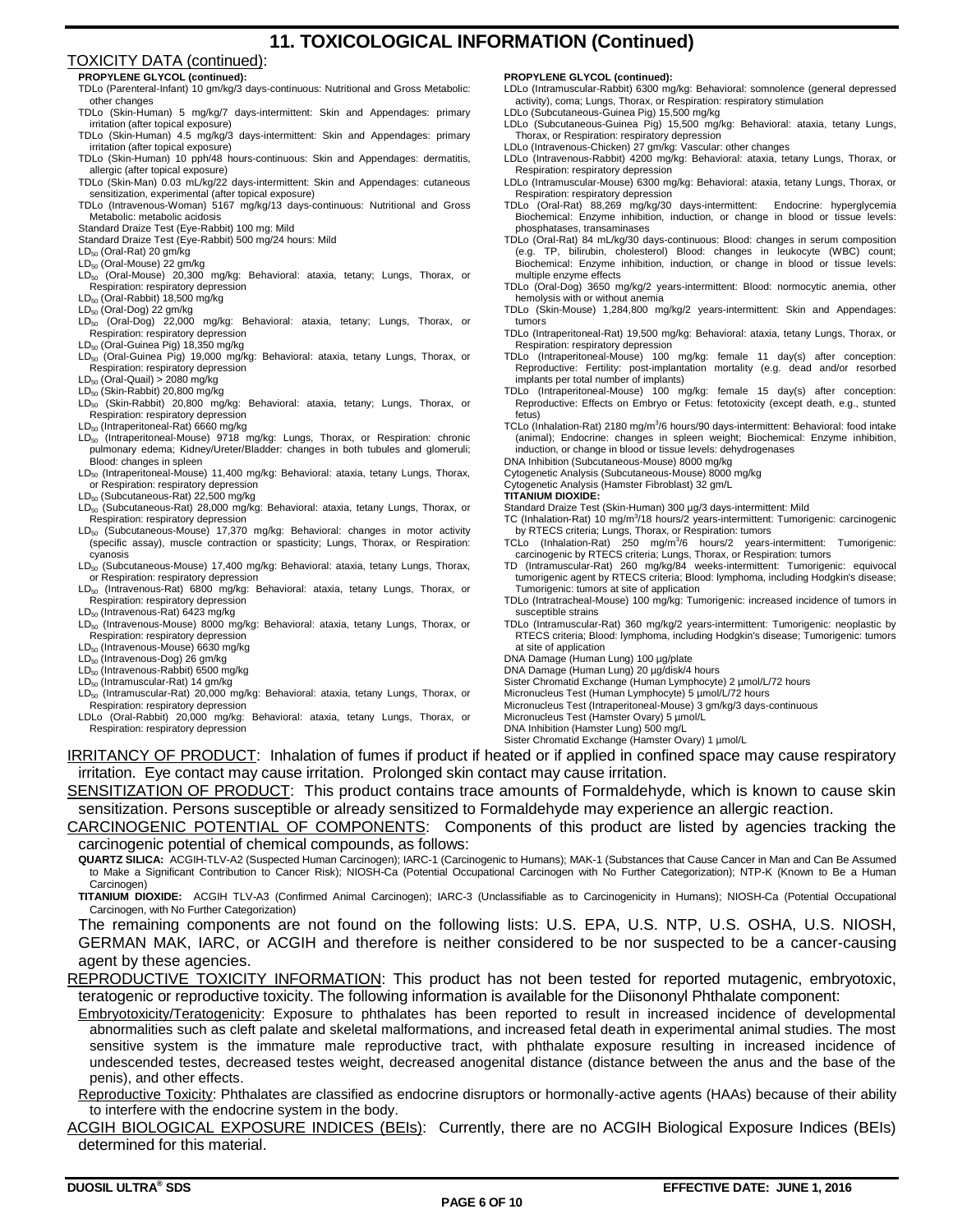# **12. ECOLOGICAL INFORMATION**

ALL WORK PRACTICES MUST BE AIMED AT ELIMINATING ENVIRONMENTAL CONTAMINATION.

MOBILITY: This product has not been tested for mobility in soil.

PERSISTENCE AND BIODEGRADABILITY: This product has not been tested for persistence or biodegradability. The mineral components are not expected to biodegrade to great extent.

BIO-ACCUMULATION POTENTIAL: This product has not been tested for bio-accumulation potential.

ECOTOXICITY: This product has not been tested for aquatic or animal toxicity. All releases to terrestrial, atmospheric and aquatic environments should be avoided. The following aquatic toxicity data are available for the product a component.

**REACTION MASS OF OCTADECANAMIDE, 12-HYDROXY-N-[2-[(1-OXODECYL) AMINO]ETHYL]- AND N,N'-ETHANE-1,2-DIYLBIS(12-HYDROXYOCTADECAN-1- AMIDE) AND DECANAMIDE, N,N'-1,2-ETHANEDIYLBIS-**

LC<sup>50</sup> (*Oncorhynchus mykiss* rainbow trout) 96 hours = > 100 mg/L(Method: OECD Test Guideline 203)

EC<sup>50</sup> (*Daphnia magna* Water flea) 48 hours = 94.9 mg/L (Method: OECD Test Guideline 202)

EC<sup>50</sup> (*Pseudokirchneriella subcapitata* algae) 72 hours = 43.2 mg/L (Method: OECD Test Guideline 201, Growth inhibition) EC<sup>10</sup> (*Pseudokirchneriella subcapitata* algae) 72 hours = 37 mg/L (Method: OECD Test Guideline 201, Growth inhibition)

OTHER ADVERSE EFFECTS: This material is not listed as having ozone depletion potential.

ENVIRONMENTAL EXPOSURE CONTROLS: Controls should be engineered to prevent release to the environment, including procedures to prevent spills, atmospheric release and release to waterways.

## **13. DISPOSAL CONSIDERATIONS**

DISPOSAL METHODS: It is the responsibility of the generator to determine at the time of disposal whether the product meets the criteria of a hazardous waste per regulations of the area in which the waste is generated and/or disposed of. Waste disposal must be in accordance with appropriate Federal, State, and local regulations. This product, if unaltered by use, may be disposed of by treatment at a permitted facility or as advised by your local hazardous waste regulatory authority. Shipment of wastes must be done with appropriately permitted and registered transporters.

DISPOSAL CONTAINERS: Waste materials must be placed in and shipped in appropriate 5-gallon or 55-gallon poly or metal waste pails or drums. Permeable cardboard containers are not appropriate and should not be used. Ensure that any required marking or labeling of the containers be done to all applicable regulations.

PRECAUTIONS TO BE FOLLOWED DURING WASTE HANDLING: Wear proper protective equipment when handling waste materials.

U.S. EPA WASTE NUMBER: Not applicable.

# **14. TRANSPORTATION INFORMATION**

U.S. DEPARTMENT OF TRANSPORTATION REGULATIONS: This product is not classified as dangerous goods, per U.S. DOT regulations, under 49 CFR 172.101.

TRANSPORT CANADA TRANSPORTATION OF DANGEROUS GOODS REGULATIONS: This product is not classified as Dangerous Goods, per regulations of Transport Canada.

INTERNATIONAL AIR TRANSPORT ASSOCIATION (IATA): This product is not classified as dangerous goods under rules of IATA.

# **15. REGULATORY INFORMATION**

### UNITED STATES REGULATIONS:

U.S. SARA Reporting Requirements: This product is not subject to the reporting requirements of Sections 302, 304, and 313 of Title III of the Superfund Amendments and Reauthorization Act.

U.S. SARA Hazard Categories (Section 311/312, 40 CFR 370-21): ACUTE: Yes; CHRONIC: No; FIRE: No; REACTIVE: No; SUDDEN RELEASE: No

U.S. SARA Threshold Planning Quantity (TPQ): There are no specific Threshold Planning Quantities for components. The default Federal SDS submission and inventory requirement filing threshold of 10,000 lb (4,540 kg) may apply, per 40 CFR 370.20.

U.S. CERCLA Reportable Quantity (RQ): Not applicable.

U.S. TSCA Inventory Status: Components of this product are listed on the TSCA Inventory.

California Safe Drinking Water and Toxic Enforcement Act (Proposition 65): The Quartz and Diisononyl Phthalate components are on the California Proposition 65 lists. WARNING: This product contains chemicals known to the State of California to cause cancer.

### CANADIAN REGULATIONS:

Canadian DSL/NDSL Inventory Status: Components are on the DSL or NDSL Inventories.

Canadian Environmental Protection Act (CEPA) Priorities Substances Lists: Components are not on the CEPA Priorities Substances Lists.

Canadian WHMIS Classification and Symbols: This product is classified as a Controlled Product, Hazard Class D2B (Immediate Acute Toxicity/Irritation, Potential Evidence of Carcinogenic and Reproductive Toxicity Potential) as per the Controlled Product Regulations.



# **16. OTHER INFORMATION**

LABELING (Precautionary Statements) ANSI LABELING (Z129.1): **CAUTION!** MAY CAUSE IRRITATION BY INHALATION AND EYE CONTACT. PROLONGED SKIN CONTACT MAY CAUSE IRRITATION. CONTAINS TRACE AMOUNT OF CRYSTALLINE SILICA, A KNOWN HUMAN CARCINOGEN. CONTAINS PHTHALATE COMPOUND WHICH MAY HAVE ADVERSE EFFECTS ON FERTILITY AND FETUS DURING PREGNANCY. CONTAINS COMPOUND THAT CAN CAUSE LONG-TERM HARM TO AQUATIC ORGANISMS.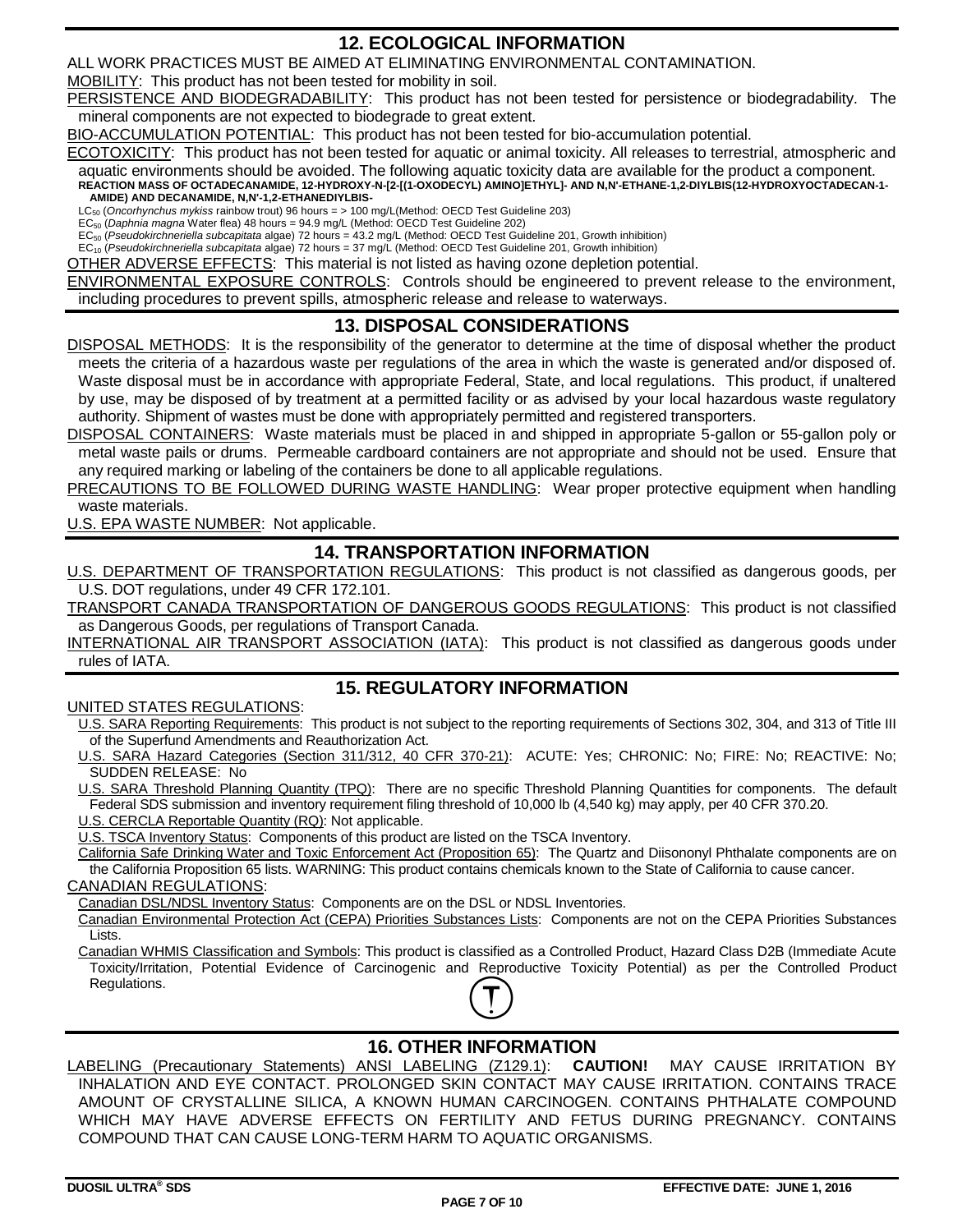# **16. OTHER INFORMATION (Continued)**

LABELING (Precautionary Statements) ANSI LABELING (continued): Avoid breathing fumes or vapors. Do not taste or swallow. Keep container closed. Use only with adequate ventilation. Wash thoroughly after handling. Wear appropriate eye, hand, and body protection. Avoid exposure to elevated temperatures. **FIRST-AID:** In case of contact, immediately flush skin or eyes with plenty of water for at least 20 minutes while removing contaminated clothing and shoes. Get medical attention if irritation develops or persists. If inhaled, remove to fresh air. If not breathing, give artificial respiration. If breathing is difficult, give oxygen. If swallowed, do not induce vomiting. Get medical attention. **IN CASE OF FIRE:** Use water fog, foam, dry chemical, or CO<sub>2</sub>. **IN CASE OF SPILL:** Sweep or vacuum spilled material, avoiding generation of dusts and place in suitable container. Place residual in appropriate container and seal. Dispose of in accordance with U.S. Federal, State, and local hazardous waste disposal regulations. Consult Safety Data Sheet for additional information.

GLOBAL HARMONIZATION AND JAPANESE JIS Z7253 LABELING AND CLASSIFICATION: This product has been classified per UN GHS Standards under U.S applicable regulations that require Global Harmonization compliance.

Classification: Carcinogenic Category 1B, Reproductive Toxicity Category 2, Aquatic Chronic Toxicity Category 3

### Signal Word: Danger

Hazard Statements: H350: May cause cancer. H361fd: Suspected of damaging fertility. Suspected of damaging the unborn child. H412: Harmful to aquatic life with long-lasting effects.

### Precautionary Statements:

Prevention: P201: Obtain special instructions before use. P202: Do not handle until all safety precautions have been read and understood. P273: Avoid release to the environment. P280: Wear protective gloves, clothing, eye protection and face protection.

Response: P308 + P313: IF exposed or concerned: Get medical advice/attention.

Storage: P405: Store locked up.

Disposal: P501: Dispose of contents/containers in accordance with all local, regional, national and international regulations. Hazard Symbols: GHS08

### COMPONENT CLASSIFICATION:

Labeling and Classification Full Text under GHS:

Diisononyl Phthalate: This is a self-classification.

*Classification:* Reproductive Toxicity Category 2

*Hazard Statements:* H361fd: Suspected of damaging fertility. Suspected of damaging the unborn child.

Quartz, Crystalline Silica: This is a self-classification.

*Classification:* Carcinogenic Category 1B

*Hazard Statements:* H350: May cause cancer.

Reaction mass of Octadecanamide, 12-hydroxy-N-[2-[(1-oxodecyl) amino]ethyl]- and N,N'-ethane-1,2-diylbis(12 hydroxyoctadecan-1-amide) and Decanamide, N,N'-1,2-ethanediylbis-:

*Classification:* Aquatic Chronic Toxicity Category 3

*Hazard Statements:* H412: Harmful to aquatic life with long-lasting effects.

Titanium Dioxide: This is a self-classification.

*Classification:* Carcinogenic Category 2

*Hazard Statements:* H350i: May cause cancer by inhalation.

Vinyltrimethoxysilane: This is a self-classification.

*Classification:* Flammable Liquid Category 3, Acute Inhalation Toxicity Category 4

*Hazard Statements:* H226: Flammable liquid and vapour. H332: Harmful if inhaled.

### REVISION DETAILS: New.

REFERENCES AND DATA SOURCES: Contact the supplier for information.

METHODS OF EVALUATING INFORMATION FOR THE PURPOSE OF CLASSIFICATION: Criteria of the GHS were used for classification.

PREPARED BY: CHEMICAL SAFETY ASSOCIATES, Inc. PO Box 1961, Hilo, HI 96721-1961 (800) 441-3365

**DATE OF PRINTING:** April 9, 2019<br>REVISION HISTORY: New REVISION HISTORY: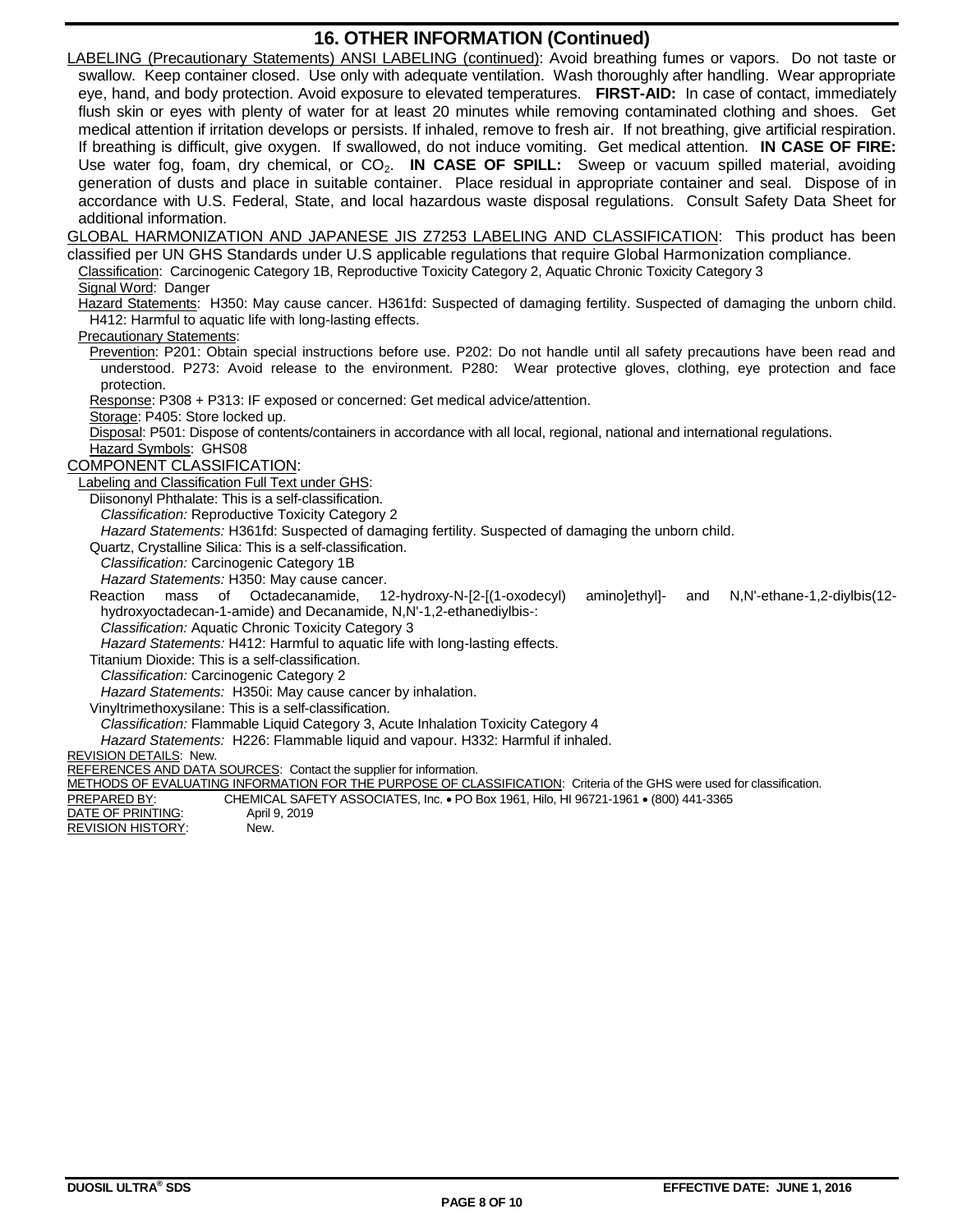# **DEFINITION OF TERMS**

A large number of abbreviations and acronyms appear on a SDS. Some of these, which are commonly used, include the following: **CAS #**: This is the Chemical Abstract Service Number that uniquely identifies each constituent.

#### **EXPOSURE LIMITS IN AIR:**

**CEILING LEVEL:** The concentration that shall not be exceeded during any part of the working exposure.

**DFG MAKs:** Federal Republic of Germany Maximum Concentration Values in the workplace. Exposure limits are given as TWA (Time-Weighted Average) or PEAK (short-term exposure) values. **DFG MAK Germ Cell Mutagen Categories: 1:** Germ cell mutagens that have been shown to increase the mutant frequency in the progeny of exposed humans. **2:** Germ cell mutagens that have been shown to increase the mutant frequency in the progeny of exposed mammals. **3A:** Substances that have been shown to induce genetic damage in germ cells of human of animals, or which produce mutagenic effects in somatic cells of mammals *in vivo* and have been shown to reach the germ cells in an active form. **3B:** Substances that are suspected of being germ cell mutagens because of their genotoxic effects in mammalian somatic cell *in vivo*; in exceptional cases, substances for which there are no *in vivo* data, but that are clearly mutagenic in vitro and structurally related to known in vivo mutagens. **4:** Not applicable (Category 4 carcinogenic substances are those with non-genotoxic mechanisms of action. By definition, germ cell mutagens are genotoxic. Therefore, a Category 4 for germ cell mutagens cannot apply. At some<br>time in the future, it is conceivable that a Category 4 could be established for genotoxic<br>substances with primary targets other be so low that, provided the MAK value is observed, their contribution to genetic risk for humans is expected not to be significant.

**DFG MAK Pregnancy Risk Group Classification: Group A:** A risk of damage to the developing embryo or fetus has been unequivocally demonstrated. Exposure of pregnant women can lead to damage of the developing organism, even when MAK and BAT (Biological Tolerance Value for Working Materials) values are observed. **Group B:** Currently available information indicates a risk of damage to the developing embryo or fetus must be considered to be probable. Damage to the developing organism cannot be excluded when pregnant women are exposed, even when MAK and BAT values are observed. **Group C:** There is no reason to fear a risk of damage to the developing embryo or fetus when MAK and BAT values are observed. **Group D:** Classification in one of the groups A–C is not yet possible because, although the data available may indicate a trend, they are not sufficient for final evaluation.

**IDLH:** Immediately Dangerous to Life and Health. This level represents a concentration from which one can escape within 30-minutes without suffering escape-preventing or permanent injury. **LOQ:** Limit of Quantitation.

**NE:** Not Established. When no exposure guidelines are established, an entry of NE is made for reference.

#### **NIC:** Notice of Intended Change.

**NIOSH CEILING:** The exposure that shall not be exceeded during any part of the workday. If instantaneous monitoring is not feasible, the ceiling shall be assumed as a 15-minute TWA exposure (unless otherwise specified) that shall not be exceeded at any time during a workday.

**NIOSH RELs:** NIOSH's Recommended Exposure Limits. **PEL:** OSHA's Permissible Exposure Limits. This exposure value means exactly the same as a TLV, except that it is enforceable by OSHA. The OSHA Permissible Exposure Limits are based in the 1989 PELs and the June, 1993 Air Contaminants Rule (Federal Register: 58: 35338-35351 and 58: 40191). Both the current PELs and the vacated PELs are indicated. The phrase, "Vacated 1989 PEL" is placed next to the PEL that was vacated by Court Order.

**SKIN:** Used when a there is a danger of cutaneous absorption.

**STEL:** Short Term Exposure Limit, usually a 15-minute time-weighted average (TWA) exposure that should not be exceeded at any time during a workday, even if the 8-hr TWA is within the TLV-TWA, PEL-TWA or REL-TWA.

**TLV:** Threshold Limit Value. An airborne concentration of a substance that represents conditions under which it is generally believed that nearly all workers may be repeatedly exposed without adverse effect. The duration must be considered, including the 8-hour.

**TWA:** Time Weighted Average exposure concentration for a conventional 8-hr (TLV, PEL) or up to a 10-hr (REL) workday and a 40-hr workweek.

#### **WEEL:** Workplace Environmental Exposure Limits from the AIHA. **HAZARDOUS MATERIALS IDENTIFICATION SYSTEM HAZARD**

**RATINGS:** This rating system was developed by the National Paint and Coating Association and

has been adopted by industry to identify the degree of chemical hazards. HEALTH HAZARD: **0** Minimal Hazard: No significant health risk, irritation of skin or eyes not anticipated. *Skin Irritation*: Essentially non-irritating. Mechanical irritation may occur. PII or Draize = 0. *Eye Irritation*: Essentially non-irritating, minimal effects clearing in < 24 hours. Mechanical irritation may occur. Draize = 0. *Oral Toxicity LD<sup>50</sup> Rat*: > 5000 mg/kg. *Dermal Toxicity LD<sup>50</sup> Rat or Rabbit*: > 2000 mg/kg. *Inhalation Toxicity 4-hrs LC<sup>50</sup> Rat*: > 20 mg/L. **1** Slight Hazard: Minor reversible injury may occur; may irritate the stomach if swallowed; may defat the skin and exacerbate existing dermatitis. *Skin Irritation*: Slightly or mildly irritating. PII or Draize > 0 < 5. *Eye*  Irritation: Slightly to mildly irritating, but reversible within 7 days. Draize > 0 ≤ 25. Oral Toxicity<br>LD<sub>so</sub> Rat: > 500–5000 mg/kg. Dermal Toxicity LD<sub>so</sub> Rat or Rabbit: > 1000–2000 mg/kg. Inhalation<br>Toxicity LC<sub>50</sub> 4-h irritant; sensitizer. PII or Draize ≥ 5, with no destruction of dermal tissue. *Eye Irritation*: Moderately to severely irritating; reversible corneal opacity; corneal involvement or irritation clearing in 8–21 days. Draize = 26–100, with reversible effects. *Oral Toxicity LD<sup>50</sup> Rat*: > 50–500 mg/kg. Dermal Toxicity LD<sub>50</sub> Rat or Rabbit: > 200–1000 mg/kg. Inhalation Toxicity LC<sub>50</sub> 4-hrs<br>Rat: > 0.5–2 mg/L. 3 <u>Serious Hazard</u>: Major injury likely unless prompt action is taken and medical treatment is given; high level of toxicity; corrosive. *Skin Irritation:* Severely irritating<br>and/or corrosive; may cause destruction of dermal tissue, skin burns, and dermal necrosis. Pll or<br>Draize > 5–8, with des tissue; corneal involvement or irritation persisting for more than 21 days. Draize > 80 with effects<br>irreversible in 21 days. *Oral Toxicity LD<sub>S9</sub> Rat.* > 1–50 mg/kg. *Dermal Toxicity LD<sub>S9</sub> Rat or Rabbit.*<br>> 20–200 mg/kg threatening; major or permanent damage may result from single or repeated exposures; extremely toxic; irreversible injury may result from brief contact. *Skin Irritation*: Not appropriate. Do not rate as a 4, based on skin irritation alone*. Eye Irritation*: Not appropriate. Do not rate as a<br>4, based on eye irritation alone. *Oral Toxicity LD<sub>so</sub> Rat: ≤* 1 mg/kg. *Dermal Toxicity LD<sub>so</sub> Rat or*<br>*Rabbit: ≤*

FLAMMABILITY HAZARD: **0** Minimal Hazard: Materials that will not burn in air when exposure to a temperature of 815.5°C (1500°F) for a period of 5 minutes. **1** Slight Hazard: Materials that must be pre-heated before ignition can occur. Material requires considerable pre-heating, under all ambient temperature conditions before ignition and combustion can occur. This usually includes the following: Materials that will burn in air when exposed to a temperature of 815.5°C (1500°F) for a period of 5 minutes or less; Liquids, solids and semisolids having a flash point at or above<br>93.3°C (200°F) (i.e. OSHA Class IIIB); and Most ordinary combustible materials (e.g. wood,<br>paper, etc.). **2** <u>Moderate Ha</u> relatively high ambient temperatures before ignition can occur. Materials in this degree would not, under normal conditions, form hazardous atmospheres in air, but under high ambient temperatures or moderate heating may release vapor in sufficient quantities to produce hazardous atmospheres with air. This usually includes the following: Liquids having a flash-point at or above 37.8°C (100°F); Solid materials in the form of course dusts that may burn rapidly but that generally do not form explosive atmospheres;

#### **HAZARDOUS MATERIALS IDENTIFICATION SYSTEM HAZARD RATINGS (continued):**

FLAMMABILITY HAZARD (continued): **3 (continued)** Solid materials in a fibrous or shredded form that may burn rapidly and create flash fire hazards (e.g. cotton, sisal, hemp); and Solids and semisolids (e.g. viscous and slow flowing as asphalt) that readily give off flammable vapors. **3** Serious Hazard: Liquids and solids that can be ignited under almost all ambient temperature<br>conditions. Materials in this degree produce hazardous atmospheres with air under almost all ambient temperatures, or, unaffected by ambient temperature, are readily ignited under almost all conditions. This usually includes the following: Liquids having a flash point below 22.8°C (73°F) and having a boiling point at or above 38°C (100°F) and those liquids having a flash point at or above 22.8°C (73°F) and below 37.8°C (100°F) (i.e. OSHA Class IB and IC); Materials that on account of their physical form or environmental conditions can form explosive mixtures with air and are readily dispersed in air (e.g., dusts of combustible solids, mists or droplets of flammable liquids); and Materials that burn extremely rapidly, usually by reason of self-contained oxygen (e.g. dry nitrocellulose and many organic peroxides). **4** Severe Hazard: Materials that will rapidly completely vaporize at atmospheric pressure and normal ambient temperature or that are readily dispersed in air, and that will burn readily. This usually includes the following: Flammable gases; Flammable cryogenic materials; Any liquid or gaseous material that is liquid while under pressure and has a flash point below 22.8°C (73°F) and a boiling point below 37.8°C (100°F) (i.e. OSHA Class IA); and Materials that ignite spontaneously when exposed to air at a temperature of

54.4℃ (130°F) or below (pyrophoric).<br><u>PHYSICAL\_HAZARD</u>: 0 Water *Reactivity*: Materials that do not react with water. *Organic*<br>*Peroxides: Materials* that are normally stable, even under fire conditions and will not reac water. *Explosives*: Substances that are Non-Explosive. *Compressed Gases*: No Rating. *Pyrophorics*: No Rating. *Oxidizers*: No 0 rating. *Unstable Reactives*: Substances that will not polymerize, decompose, condense, or self-react.). 1 Water Rea*ctivity*: Materials that change or<br>decompose upon exposure to moisture. O*rganic Peroxid*es: Materials that are normally stable,<br>but can become unstable at high water, but will not release energy violently. *Explosives*: Division 1.5 & 1.6 explosives. Substances that are very insensitive explosives or that do not have a mass explosion hazard. *Compressed Gases*: Pressure below OSHA definition. *Pyrophorics*: No Rating. *Oxidizers*: Packaging Group III oxidizers; Solids: any material that in either concentration tested, exhibits a mean burning time less than or equal to the mean burning time of a 3:7 potassium bromate/cellulose mixture and the criteria for Packing Group I and II are not met. Liquids: any material that exhibits a mean pressure rise time less than or equal to the pressure rise time of a 1:1 nitric acid (65%)/cellulose mixture and the criteria for Packing Group I and II are not met. *Unstable Reactives*: Substances that may decompose condense, or self-react, but only under conditions of high temperature and/or pressure and have little or no potential to cause significant heat generation or explosion hazard. Substances that readily undergo hazardous polymerization in the absence of inhibitors. **2** *Water Reactivity*: Materials that may react violently with water. *Organic Peroxides*: Materials that, in themselves, are normally unstable and will readily undergo violent chemical change, but will not detonate. These materials may also react violently with water. *Explosives*: Division 1.4 explosives. Explosive substances where the explosive effects are largely confined to the package and no projection of fragments of appreciable size or range are expected. An external fire must not cause virtually instantaneous explosion of almost the entire contents of the package. *Compressed Gases*: Pressurized and meet OSHA definition but < 514.7 psi absolute at 21.1°C (70°F) [500 psig]. *Pyrophorics*: No Rating. *Oxidizers*: Packing Group II oxidizers. Solids: any material that, either in concentration tested, exhibits a mean burning time of less than or equal to the mean burning time of a 2:3 potassium bromate/cellulose mixture and the criteria for Packing Group I are not met. Liquids: any material that exhibits a mean pressure rise time less than or equal to the pressure rise of a 1:1 aqueous sodium chlorate solution (40%)/cellulose mixture and the criteria for Packing Group I are not met. *Reactives*: Substances that may polymerize, decompose, condense, or self-react at ambient temperature and/or pressure, but have a low potential (or low risk) for significant heat generation or explosion. Substances that readily form<br>peroxides upon exposure to air or oxygen at room temperature. 3 Water Reactivity: Materials<br>that may form explosive reactio confinement before initiation; or materials that react explosively with water. *Explosives*: Division 1.3 explosives. Explosive substances that have a fire hazard and either a minor blast hazard or a minor projection hazard or both, but do not have a mass explosion hazard. *Compressed Gases*:<br>Pressure ≥ 514.7 psi absolute at 21.1°C (70°F) [500 psig]. *Pyrophorics*: No Rating. Ox*idizers*:<br>Packing Group I oxidizers. So mean burning time less than the mean burning time of a 3:2 potassium bromate/cellulose mixture. Liquids: any material that spontaneously ignites when mixed with cellulose in a 1:1 ratio, or which exhibits a mean pressure rise time less than the pressure rise time of a 1:1 perchloric acid (50%)/cellulose mixture. *Unstable Reactives*: Substances that may polymerize, decompose, condense, or self-react at ambient temperature and/or pressure and have a moderate potential (or moderate risk) to cause significant heat generation or explosion. **4** *Water Reactivity*: Materials that react explosively with water without requiring heat or confinement. *Organic Peroxides:*<br>Materials that are readily capable of detonation or explosive decomposition at normal<br>temperature and pressures. *Explosives*: D have a mass explosion hazard or have a projection hazard. A mass explosion is one that affects almost the entire load instantaneously. *Compressed Gases:* No Rating. *Pyrophorics:* Add to the<br>definition of Flammability 4. Oxidizers: No 4 rating. Unstable Reactives: Substances that may<br>polymerize, decompose, condense have a high potential (or high risk) to cause significant heat generation or explosion.

### **NATIONAL FIRE PROTECTION ASSOCIATION HAZARD RATINGS:**

HEALTH HAZARD: **0** Materials that, under emergency conditions, would offer no hazard beyond that of ordinary combustible materials. Gases and vapors with an LC<sup>50</sup> for acute inhalation toxicity greater than 10,000 ppm. Dusts and mists with an LC<sub>50</sub> for acute inhalation toxicity greater than<br>200 mg/L. Materials with an LD<sub>50</sub> for acute dermal toxicity greater than 2000 mg/kg. Materials with an LD<sub>50</sub> for acute oral toxicity greater than 2000 mg/kg. Materials essentially non-irritating to the respiratory tract, eyes, and skin. 1 Materials that, under emergency conditions, can cause<br>significant irritation. Gases and vapors with an LC<sub>50</sub> for acute inhalation toxicity greater than<br>5,000 ppm but less than or for acute dermal toxicity greater than 1000 mg/kg but less than or equal to 2000 mg/kg. Materials that slightly to moderately irritate the respiratory tract, eyes and skin. Materials with an LD<sub>50</sub> for<br>acute oral toxicity greater than 500 mg/kg but less than or equal to 2000 mg/kg. **2** Materials that, under emergency conditions, can cause temporary incapacitation or residual injury. Gases with<br>an LC<sub>So</sub> for acute inhalation toxicity greater than 3,000 ppm but less than or equal to 5,000 ppm.<br>Any liquid whose saturated v fifth its LC<sub>so</sub> for acute inhalation toxicity, if its LC<sub>so</sub> is less than or equal to 5000 ppm and that<br>does not meet the criteria for either degree of hazard 3 or degree of hazard 4. Dusts and mists<br>with an LC<sub>so</sub> for ac Materials with an LD<sub>50</sub> for acute dermal toxicity greater than 200 mg/kg but less than or equal to 1000 mg/kg. Compressed liquefied gases with boiling points between -30°C (-22°F) and -55°C (- 66.5°F) that cause severe tissue damage, depending on duration of exposure. Materials that are respiratory irritants. Materials that cause severe, but reversible irritation to the eyes or are lachrymators. Materials that are primary skin irritants or sensitizers. Materials whose  $LD_{50}$  for acute oral toxicity is greater than 50 mg/kg but less than or equal to 500 mg/kg.